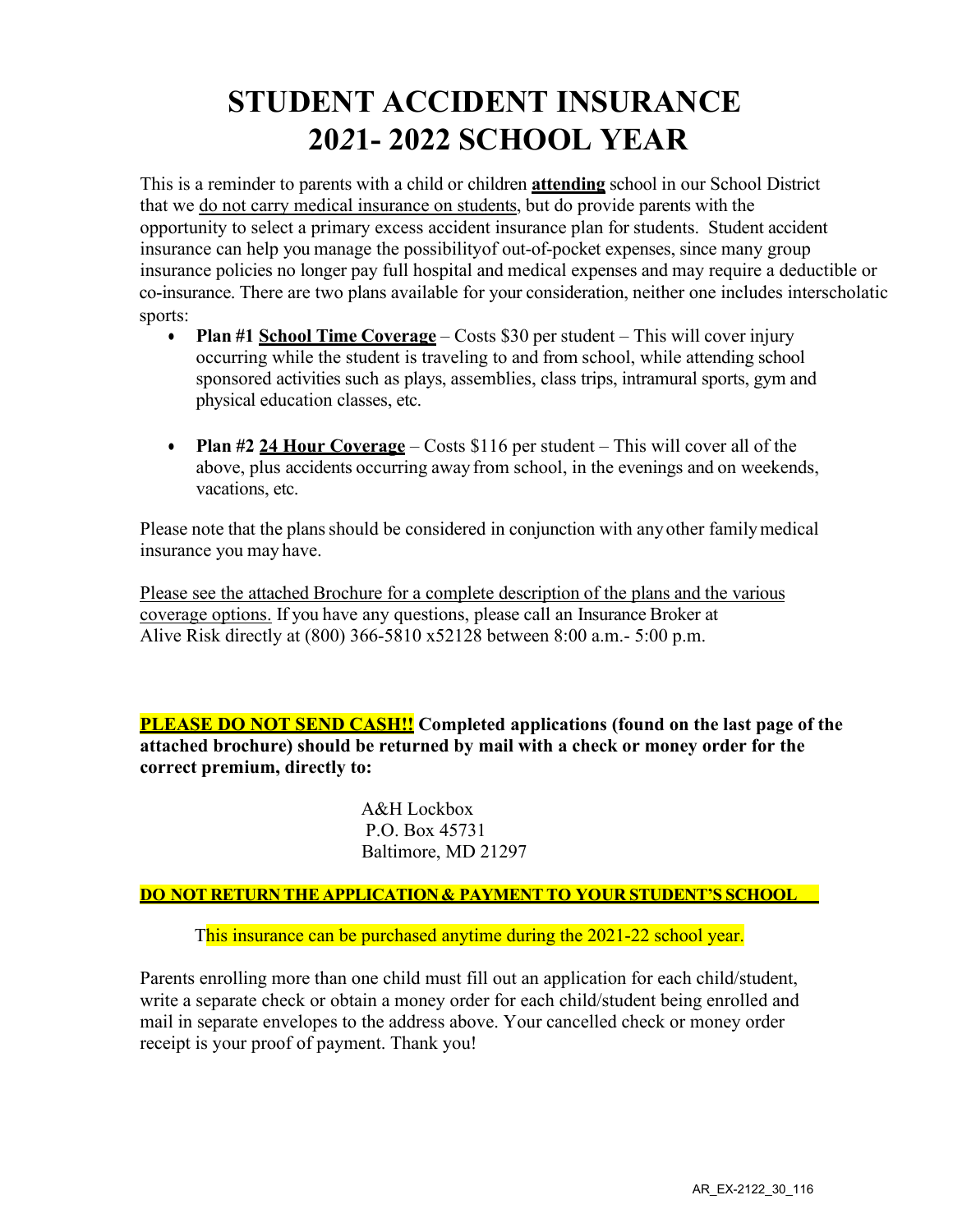# Upto**\$1,000,000 Voluntary**  Student Accident Medical InsuranceProtection



Administered By: **ALIVE RISK** a Unit of RSG Underwriting Managers

## 2021-2022

Underwritten by:

AXIS INSURANCE COMPANY

#### **IMPORTANT NOTICE**

This Brochure provides a brief description of the important features of the insurance plan. It is not a contract of insurance.Theterms andconditionsofcoverage are set forth in thepolicyissuedin Pennsylvania underform number BACC-001-0909-PA. Complete details are found in the policy on file at your school's office. The policy is subject to the laws of the state in which it was issued. Please keep this information for your reference.

THIS INSURANCE DOES NOT PROVIDE MAJOR MEDICAL OR COMPREHENSIVE MEDICAL COVERAGE AND IS NOT DESIGNED TO REPLACE MAJOR MEDICAL INSURANCE. FURTHER, THIS INSURANCE IS NOT MINIMUM ESSENTIAL BENEFITS AS SET FORTH UNDER THE PATIENT PROTECTION AND AFFORDABLE CARE ACT. IF YOU DON'T HAVE MINIMUM ESSENTIAL COVERAGE, YOU MAY OWE ADDITIONAL PAYMENT WITH YOUR TAXES.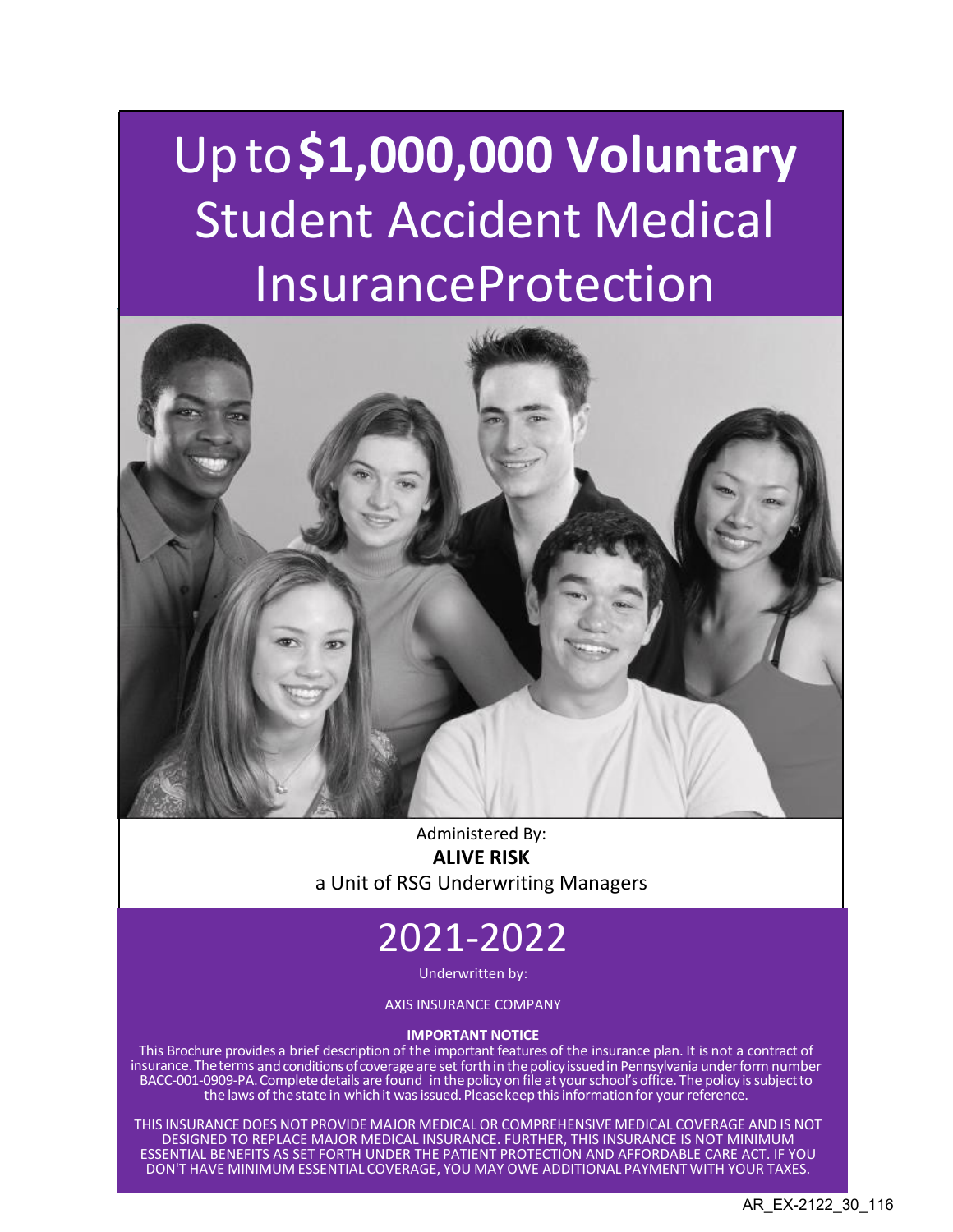#### **BEST BUY 24-HOUR COVERAGE**

Around-the-clock accident coverage for your child at any time. Insurance Protection during vacations, weekends and school days.

24-Hour Coverage is your best buy because it is not limited to school connected accidents but also covers accidental Injury at home or away. ANY COVERED ACTIVITY - ANYTIME - ANYW HERE. Continuous Insurance protection from the effective date to the opening of the next school term.

Coveragebecomes effectiveonthedatetheApplicationandPremiumarereceivedby theadministrator.Onceeffective,coverage continues until the first day of school in the following year or until the policy with the school expires, whichever occurs first.

#### **SCHOOL TIME ACCIDENT COVERAGE**

Insurancecoverageforthehoursanddayswhenschool is insessionandwhileattendingschoolsponsoredandsupervised activities.

- During school year School supervised activities
- On the school premises Class trips
- Travelto and from school

This coverage is subject to the terms and conditions stated in the policy.

#### **ACCIDENTAL DEATH AND DISMEMBERMENT OR LOSS OF SIGHT**

When Injury results in an Insured's death, the Company will pay a \$5,000 accidental death benefit. W hen Injury results in any one of the following covered losses within 365 days from the date of a covered accident, the Company will pay the benefit shown in the schedule below. Only one benefit, the largest, will be paid for more than one loss (including death) resulting from thesame covered accident.

| <b>Covered Loss</b>                                      | <b>Benefit Amount</b>                        |
|----------------------------------------------------------|----------------------------------------------|
| Loss of Life                                             | As shown on the Master Insurance Application |
| Loss of Two or More Hands or Feet                        | \$20,000                                     |
| Loss of Sight of Both Eyes                               | \$20,000                                     |
| Loss of One Hand or Foot and Sight in One Eye            | \$20,000                                     |
| Loss of One Hand or Foot                                 | \$10,000                                     |
| Loss of Sight in One Eye                                 | \$10,000                                     |
| Loss of Thumb and Index Finger of the same Hand \$10,000 |                                              |
| Loss of all Four Fingers of the Same Hand                | \$10,000                                     |

#### **Exposure and Disappearance Included**

Loss of a Hand or Foot means complete Severance through or above the wrist or ankle joint.

Loss of Sight means the total, permanent Loss of Sight of one eye. The Loss of Sight must be irrecoverable by natural, surgical or artificial means.

Loss of a Thumb and Index Finger of the Same Hand or Loss of Four Fingers of the Same Hand means complete Severance through or above the metacarpophalangeal joints of the same hand (the joints between the fingers and the hand). Severance means complete separation and dismemberment of the part from the body.

#### **OPTIONAL \$100,000.00 ACCI-DENTAL BENEFIT**

By adding \$8.50 to yourpremium payment, dental benefits will be extended to provide payment for theUsual and Customary Expenses incurredwithin two years from the date of a covered accident for injury to sound and natural teeth, up to a maximum of \$100,000percoveredaccident,providedtreatments andservicesbeginwithin90daysfromthedateofthecoveredinjury.The following services are included in this benefit:

- 1. Replacement of caps, crowns, dentures, and orthodontic appliances (including braces) fillings, inlays, crozat appliances, endodontics,oralsurgery,examinations and x-ray services required as a result of Injury.
- 2. In no event shall the Company's payment exceed the usual and customary charge normally made by a Dentist for necessary treatment actually rendered during the 104-week period immediately following the date of Injury; if there is more than one way to treat a Dental issue, the Company will pay benefits for the least expensive procedure provided thatthismeets acceptable dental standards.
- 3. W hen a dentist certifies to the Claim Administrator that treatment will continue beyond the two year benefit period, a maximum of \$1,500 will be paid. Treatment must be completed within two years of the expiration of the initial treatment period. This benefit is in effect 24 hours a day, even when purchased with School Time Accident Coverage.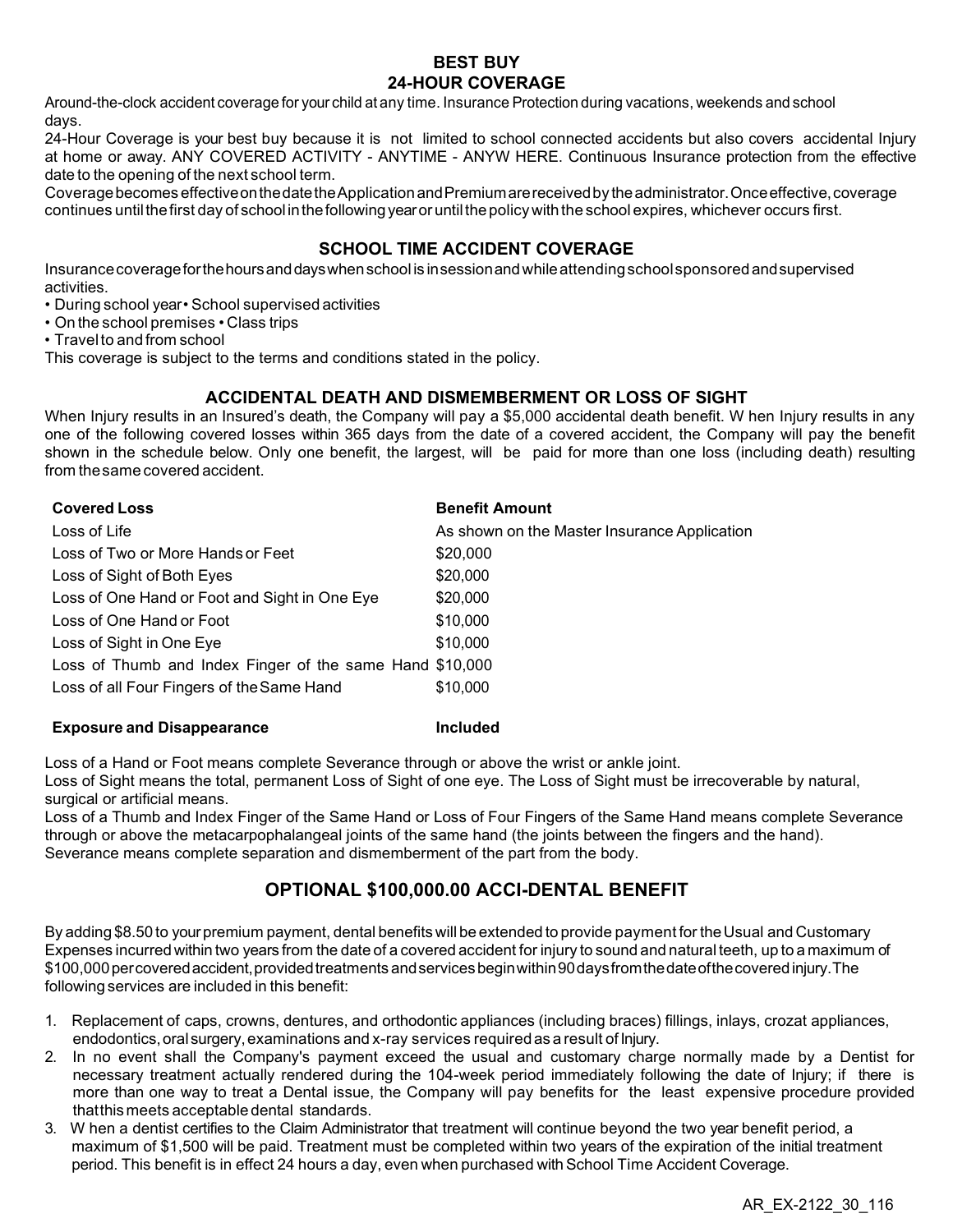#### **ACCIDENT INSURANCE PROTECTION PROVIDING A MAXIMUM OF \$1,000,000 ACCIDENT MEDICAL EXPENSE BENEFITS**

The company will pay the Usual and Customary Expenses incurred for a covered Injury, if the first treatment is received within 90 days after the Injury. The Schedule of Benefits is stated below. Benefits are payable up to a maximum of52 weeks afterthe date of the covered Injury.

#### **MAXIMUM BENEFITS**

#### **Hospital Services:**

Daily Room & Board (Semi-private) . . . Usual & Customary Intensive Care Room & Board. ............... Usual & Customary (not to exceed 7 days) **Miscellaneous Services:** During Hospital Confinement or when surgeryis performed.............................Usual & Customary Emergency Room out-patient: whenHospital Confinement is notrequired. ...........\$400.00 maximum **Doctor's Services:** Surgery,includingpreandpost operative care - Usual & Customary Expenses in accordance with the 1974 Revised California Relative Value Study, 5th Edition, having a conversion factor of ................................................\$180.00 unit value Anesthesia:(including administration) and assistant surgeon: % of surgical allowance.....................................................40% Doctor visits other than for Physiotherapy or similar treatmentwhennosurgery benefit is paid .......................................Usual & Customary Consultants(whenrequiredbyattendingphysicianfor confirmationor determining a diagnosis, but not fortreatment)and second opinion: ....................................Usual &Customary **Laboratory& X-Ray Services:** Other than Dental and including fee for interpretation and/or reading of . . . ......X-Ray - \$650.00 X-ray when not Hospital Confined. . . . .......Lab - \$650.00 **Additional Services:** Physiotherapyor similar treatment: In-Hospital.............. Usual & CustomaryMaximum 30Visits Out of Hospital .............. \$50 per visit Maximum 10 visits Registered or Licensed Nurse(in or out of the hospital) . . . . . . . . . . . . . Usual & Customary Ambulance to initial treatment facility . .Usual & Customary Orthopedic Appliances: In-Hospital..........................................Usual & Customary Out of Hospital ....................................Usual & Customary Outpatient drugs & medication: Administered in Doctor's office or by prescription:........ Usual & Customary

Eyeglasses,contactlensesandhearingaids;replacementof broken eyeglasses and/or frames, contact lenses, hearing aids, resulting from a covered injury ....... Usual & Customary

#### **Dental Services:**

For treatment, repair or replacement of Injured naturalteeth,includesinitialbraces when required for treatment of a covered Injury, as well as examinations, x-rays, restorative treatment, endodontics, oral surgery, and treatment for gingivitis resulting from trauma...........................Usual &Customary

#### **PRIMARY EXCESS COVERAGE**

The Company will pay the first \$100 of covered expense for any one claim resulting from any one covered accident without regard to other insurance. Thereafter, benefits will be payable for covered expenses above \$100.00 that are notrecoverablefromothervalidandcollectiblegroupinsurance. If the Insured is not covered byotherinsurance, full benefits will be payable as described in the Schedule of Benefits. Benefits are payable for a maximum of 52 weeks from the date of injury.

#### **EXCLUSIONS AND LIMITATIONS**

**Exclusions apply totheAccidentMedical Expense Benefit and the Accidental Death and Dismemberment Benefit.**

#### **Limitation for Motor Vehicle Accidents**

Benefits will be paid for Covered Expenses incurred for treatment of Covered Injuries that result directly and independentlyof allother causes from a Covered Accident that occurred while the Insured Person was riding in or driving a Motor Vehicle. Benefits will not exceed\$10,000.

#### **Excluded Expenses**

The following will not be considered Medically Necessary CoveredExpenses unless coverageis specifically provided:

- 1. expensespayablebyanyautomobileinsurance policywithout regard to fault;
- 2. cosmeticsurgery,exceptforreconstructivesurgery needed as the result of a Covered Injury;
- 3. examination or prescriptions for, or purchase, repair or replacementof, eyeglasses, contact lenses; and
- 4. services or treatment provided by persons who do not normallycharge for their services, unless there is a legal obligation topay.
- 5. treatment of injuries thatresult over a period of time (such as blisters, tennis elbow, etc.), and that are a normal, foreseeable result of participation in the Covered Activity (does not apply to Voluntary Coverage) (does not apply if Expanded Sports Medical Coverage is Selected on the Master Application); or
- 6. treatment of an injuryresulting from or contributed to by frostbite, fainting or seizures, or heatstroke or heat exhaustion (does not apply to Voluntary Coverage) (does not apply if Expanded Sports Medical Coverage is Selected on the Master Application).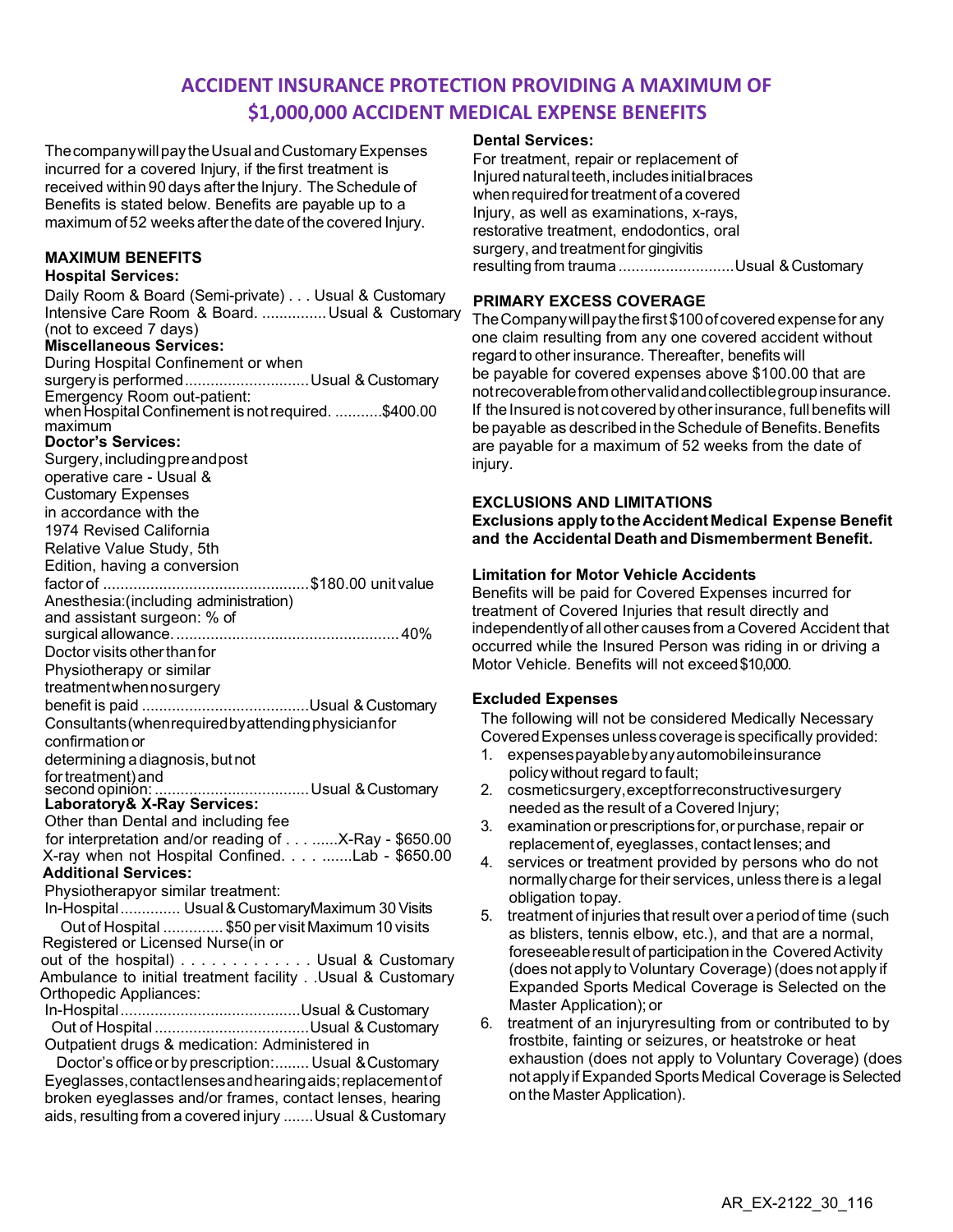#### **COMMON EXCLUSIONS:**

- 1. intentionallyself-inflicted injury,suicide, or any attempt while sane or insane;
- 2. commissionorattempttocommitafelonyoran assault;
- 3. commissionoforactiveparticipationinariotor insurrection;
- 4. declared orundeclared war oractof waror any actof declared or undeclared war unless specifically provided by this Policy;
- 5. flight in, boarding or alighting from an Aircraft, except as a passenger on a regularly scheduled commercial airline;
- 6. parachuting;
- 7. travelinoronanyoff-roadmotorizedvehiclethatdoes not require licensing as a motor vehicle;
- 8. sickness,disease,bodilyormentalinfirmity,bacterial or viral infection or medical or surgical treatment thereof, (includingexposure, whether or not Accidental, to viral, bacterial orchemical agents) whether the loss results directly or indirectly from the treatmentexceptforanybacterialinfectionresulting romanAccidentalexternal cutorwoundorAccidental ingestionofcontaminatedfood;
- 9. a cardiovascular, event or strokeresulting, directlyand independentlyof all other causes, from exertion, as verified by a Physician, while the Insured Person participates in a Covered Activity(does not apply to VoluntaryCoverage) (does not applyif Expanded Sports Medical Coverage is Selected on the Master Application);
- 10. voluntaryingestionofanynarcotic,drug,poison,gasor fumes, unless prescribed or taken under the direction of a Physician and taken in accordance with the prescribeddosage;
- 11. injuriescompensableunderWorkers'Compensation lawor any similar law;
- 12. theInsuredPerson'sintoxication.TheInsuredPersonis conclusivelydeemedtobeintoxicated ifthelevelinHis blood exceeds the amount at which a person is presumed, under the law of the locale in which the accident occurred, to be under the influence of alcoholif operatingamotorvehicle,regardlessofwhetherHeisin factoperating a motor vehicle, when the injury occurs. An autopsyreport from a licensed medical examiner, lawenforcementofficer'sreport,orsimilar itemswillbe considered proof of the Insured Person's intoxication;
- 13. practice or play in Senior High Interscholastic Football and/or Senior High Interscholastic Sports, including travelling to and from games and practice, unless specifically provided for in the Master Insurance Application;
- 14. participation in anysports activitynot specifically authorized, sponsoredandsupervised by the Policyholder, whether or not it takes place on the Policyholder's premises or during normal School hours, includingsnowboardingskiingandicehockey;
- 15. treatment rendered by any person who is:
	- a. employedorretained by the Policyholder;
	- b. living in the Insured Person's household;
	- c. anImmediateFamilyMember,includingdomestic partner, of either the Insured Person or the Insured Person's Spouse; or
	- d. the Insured Person.

**LIMITATIONS**: Any Injury occurring, and expenses incurred therefrom, as a result of a covered accident which occurs while an Insured is engaged in an activity which is covered under the School's Compulsory Plan, will not be covered under a Voluntary Plan.

When Excess Insurance is provided and another Plan Providing Medical Expense Benefits to an Insured is an HMO, PPO, or similar arrangement for provision of benefits or services and the covered accident occurs within the geographic area of the HMO, PPO, or similar arrangement for provision of benefits or services and the Insured does not use the facilities of the HMO, PPO, or similar arrangement for provision of benefits or services, the medical benefits otherwise payable under the policy shall be reduced by 50%. This limitation shall not apply to emergency treatment required within 24 hours after an accident or when the covered accident occurs outside the geographic area served by the HMO, PPO, or similar arrangement of benefits or services.

This insurance does not apply to the extent that trade or economic sanctions or regulations prohibit Us from providing insurance, including, but not limited to, the payment of claims.

**NOTE: It is not the intent of the Company to unfairly reduce benefit for any Insured if the Insured is outside the Network Area of the HMO, PPO, or similar arrangement for benefits or services and no benefits are available. The reduction of benefits is only for those Insureds who can use their HMO, PPO, or similar arrangement for benefits or services and have not doneso.**

#### **Disclosure**

US insurance coverage is underwritten by AXIS Insurance Company. Coverage is subject to exclusions and limitations, and may not be available in all US states and jurisdictions. Product availability and plan design features, including eligibility requirements, descriptions of benefits, exclusions or limitations may vary depending on local country or US state laws. Full terms and conditions of coverage, including effective dates of coverage, benefits, limitations, and exclusions, are set forth in the policy.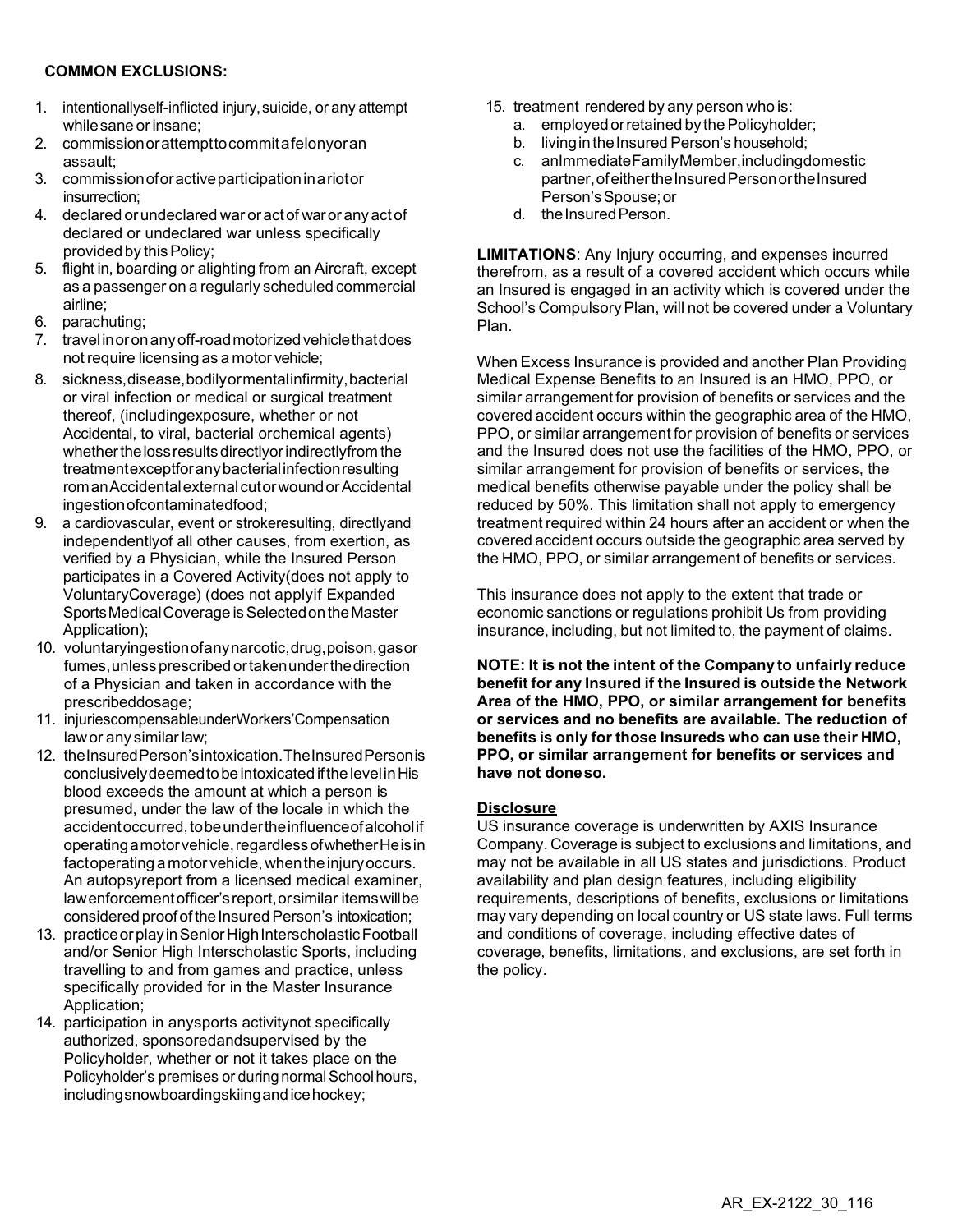#### **To File A Claim:**

- 1. To download a claim form, go to: [www.aliverisk.com](https://aliverisk.com/wp-content/uploads/2021/06/AXIS-2019-Claimform.pdf)
- 2. Fill outall necessary information
- 3. Be sure to sign and date the bottom
- 4. Enclose itemized bills, paid receipts and/or other insurance explanation of benefits.
- 5. Send claim forms, itemized bills and receipts to:

#### **90 Degree Benefits PO Box 6540 Harrisburg, Pa 17112 Ph: 1-800-427-9308 Fax: (717) 652-8328 Email: [Student.Insurance@90degreebenefits.com](mailto:Student.Insurance@90degreebenefits.com)**

**Proof of Loss is required within 90 days from the date of the Accident. You have ONE year from the time Proof of Loss would have been required to file a claim. Claims submitted past this period will not be considered for payment under the policy.**

### **ENROLLMENT FORM CHECKLIST**

- ❒ Filloutalloftheappropriateinformationontheenrollmentform(MAKESURESCHOOLDISTRICT ISCLEARLYLISTED)
- $\square$  Check the appropriate box(s) for the coverage youhave selected.

**Did You:**

❒ EncloseaCHECKorMONEYORDERforthetotalPremium(yourcancelledcheckormoneyorderstubwillserveas proof of payment) along with the completed enrollmentform in anenvelope.

**Forquestions, inquiries,and information contact:** 

Alive Risk a Unit of RSG Underwriting Managers

(800) 366-5810 x52128